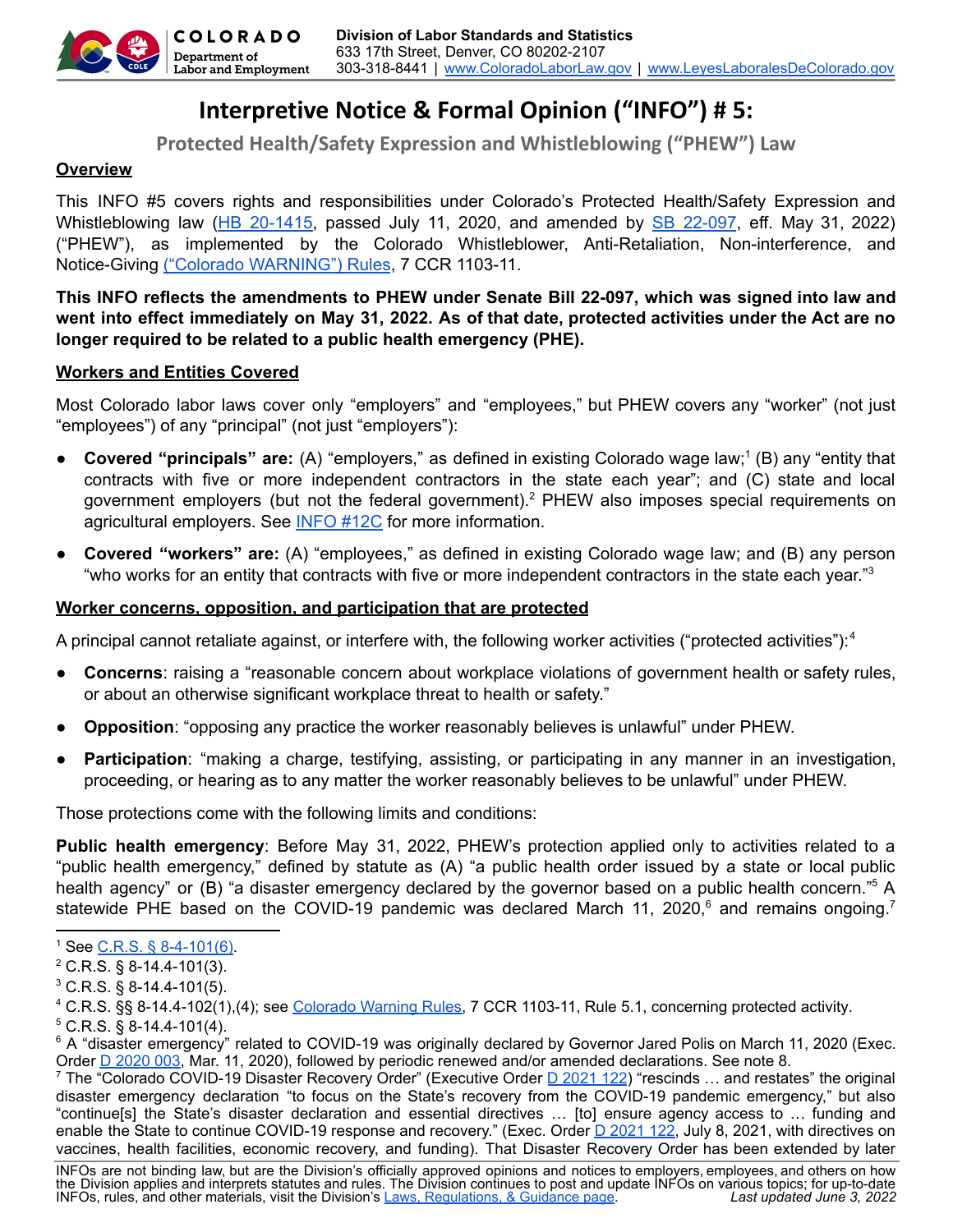Effective May 31, 2022, the above protected activities are no longer required to relate to a public health **emergency**, and are protected so long as they relate to "workplace violations of government health or safety rules," or are "about an otherwise significant workplace threat to health or safety."

- **Reasonableness**: Workers are protected even if they are incorrect about a claimed violation, if their belief was "reasonable" and in "good faith." Workers are *not* protected for communications (A) that are "knowingly false," or are made "with reckless disregard for the truth or falsity of the information," or (B) that "share individual health information that is otherwise prohibited from disclosure" by state or federal law.<sup>8</sup>
- **Principal need not** *agree* **with or** *act on* **incorrect concerns**: If a worker's concern is reasonable but incorrect, the principal is not required to agree with it, or to take any action the worker requests. It just cannot fire or otherwise act against the worker for raising that concern (for example, with a demotion, discipline, a cut in pay or hours, or an undesired transfer or shift change).
- **Principal control, and communication to others**: Where the protected activity is raising a "concern" (rather than opposition or participation), it is protected only (A) if made to "to the principal, the principal's agent, other workers, a government agency, or the public"; (B) if the worker describes the action, condition, or situation that is a qualifying violation or threat; and (C) if the complaint relates to a principal that "controls the workplace conditions giving rise to the threat or violation."<sup>9</sup>

## **Worker Use of Personal Protective Equipment That is Protected**

A principal must allow, and cannot act against a worker for, "voluntarily wearing at the worker's workplace the worker's own personal protective equipment, such as a mask, faceguard, or gloves" ("PPE") — with these limits and conditions on the PPE that the worker has a right to wear:<sup>10</sup>

- only PPE that "provides a higher level of protection than the equipment provided by the principal," which requires that it (A) does not provide less protection for others (*e.g.* a mask with a vent) and (B) is cleaned or replaced if the principal-provided PPE is cleaned or replaced;
- only PPE that "is recommended by a federal, state, or local public health agency with jurisdiction over the worker's workplace"; and
- only PPE that "does not render the worker incapable of performing the worker's job or prevent a worker from fulfilling the duties of the worker's position."

**Examples**: If a principal provides a worker *no* face covering when a face covering is needed due to an airborne pathogen, or required by a health order, any worker-supplied face covering is considered to satisfy all of the requirements, unless the principal proves that the worker's face covering is worse than none at all. If a principal provides PPE that satisfies all applicable health agency recommendations *and* is acquired from a known, reliable provider, then a worker's PPE of the same type must also come from a reliable provider.<sup>11</sup>

# **Non-Disclosure Agreements Restricting Protected Activity Are Unlawful And Unenforceable**

A principal may have otherwise valid agreements or policies requiring non-disclosure or confidentiality, but under PHEW, a principal "shall not require or attempt to require":

• an agreement that "would limit or prevent the worker from disclosing information about workplace health and safety practices or hazards"; or

periodic orders since, including Executive Order D [2022](https://covid19.colorado.gov/public-health-orders) 020 on May 22, 2022 (amending Disaster Recovery Order D 2021 122, and ordering that it otherwise "shall remain in full force and effect as originally promulgated"). For all PHE-related state emergency orders, visit: Public health orders | Colorado [COVID-19](https://covid19.colorado.gov/public-health-orders) Updates.

 $8$  C.R.S. §§ [8-14.4-102\(5\)-\(6\)](https://cdle.colorado.gov/laws-regulations-guidance).

<sup>&</sup>lt;sup>9</sup> C.R.S. § 8-14.4-102(1); Colorado [WARNING](https://cdle.colorado.gov/laws-regulations-guidance) Rules, 7 CCR 1103-11, Rule 5.1.2.

 $10$  C.R.S. § 8-14.4-102(3) and Colorado WARNING Rules, 7 CCR 1103-11, Rule 5.2.

<sup>11</sup> Colorado WARNING Rules, 7 CCR 1103-11, Rule 5.2.3 (covering both examples as "Special Cases" of the PPE rules).